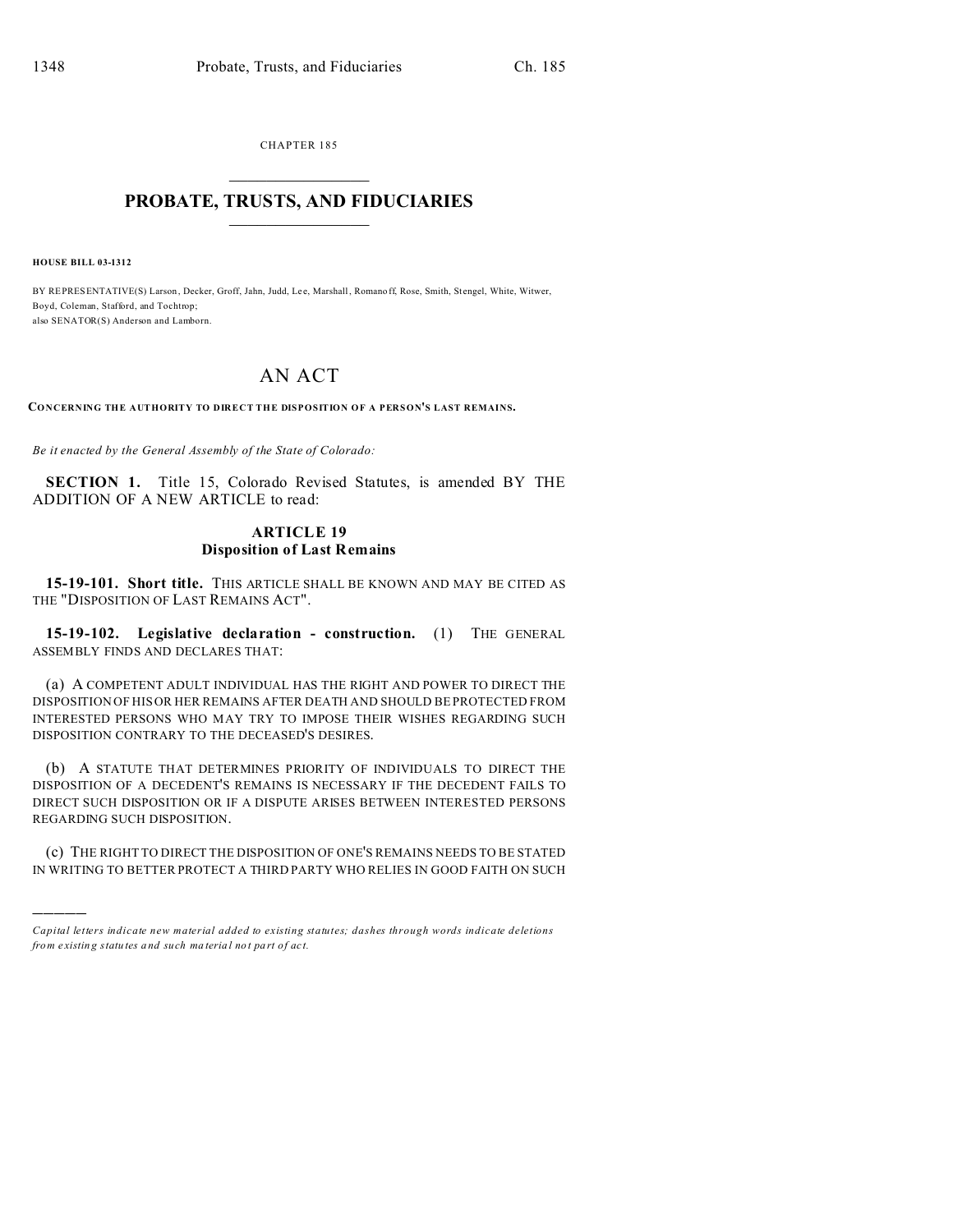DECISIONS.

(2) THIS ARTICLE SHALL BE INTERPRETED LIBERALLY TO CARRY OUT A DECEDENT'S INTENT WHEN NOT CONFLICTING WITH THIS ARTICLE.

(3) THIS ARTICLE SHALL NOT BE CONSTRUED TO:

(a) SUBJECT TO SECTION 15-19-104 (3), INVALIDATE A DECLARATION INSTRUMENT OR WILL, CODICIL, TRUST, POWER OF APPOINTMENT OR POWER OF ATTORNEY;

(b) INVALIDATE ANY ACT OF AN AGENT, GUARDIAN, OR CONSERVATOR;

(c) AFFECT ANY CLAIM, RIGHT, OR REMEDY THAT ACCRUED PRIOR TO THE EFFECTIVE DATE OF THIS ARTICLE;

(d) AUTHORIZE OR ENCOURAGEACTSTHAT VIOLATE THE CONSTITUTION, STATUTES, RULES, CASE LAW, OR PUBLIC POLICY OF COLORADO OR THE UNITED STATES;

(e) ABRIDGE CONTRACTS;

(f) MODIFY THE STANDARDS, ETHICS, OR PROTOCOLS OF THE PRACTICE OF MEDICINE;

(g) COMPEL OR AUTHORIZE A HEALTH CARE PROVIDER OR HEALTH CARE FACILITY, AS DEFINED IN SECTION 15-14-505, TO ADMINISTER MEDICAL TREATMENT THAT IS MEDICALLY INAPPROPRIATE OR CONTRARY TO FEDERAL OR OTHER COLORADO LAW; OR

(h) PERMIT OR AUTHORIZE EUTHANASIA OR AN AFFIRMATIVE OR DELIBERATE ACT TO END A PERSON'S LIFE.

**15-19-103. Definitions.** AS USED IN THIS ARTICLE, UNLESS THE CONTEXT OTHERWISE REQUIRES:

(1) "ADULT" MEANS A NATURAL PERSON EIGHTEEN YEARS OF AGE OR OLDER.

(2) "DECLARANT" MEANS A COMPETENT ADULT WHO SIGNS A DECLARATION PURSUANT TO THE PROVISIONS OF THIS ARTICLE.

(3) "DECLARATION INSTRUMENT" MEANS A WRITTEN INSTRUMENT, SIGNED BY A DECLARANT, GOVERNING THE DISPOSITION OF THE DECLARANT'S LAST REMAINS AND THE CEREMONIES PLANNED AFTER A DECLARANT'S DEATH, INCLUDING A DOCUMENT GOVERNING THE DISPOSITION OF LAST REMAINS UNDER PART 7 OF ARTICLE 11 OF THIS TITLE. SUCH A DECLARATION MAY BE MADE WITHIN A PREPAID FUNERAL, BURIAL, OR CREMATION CONTRACT WITH A MORTUARY OR CREMATORIUM.

(4) "INTERESTED PERSON" MEANS THE DECEASED'S SPOUSE, PARENT, ADULT CHILD, SIBLING, GRANDCHILD, AND OTHER PERSON DESIGNATED IN A DECLARATION INSTRUMENT.

(5) "LAST REMAINS" MEANS THE DECEASED'S BODY OR CREMAINS AFTER DEATH.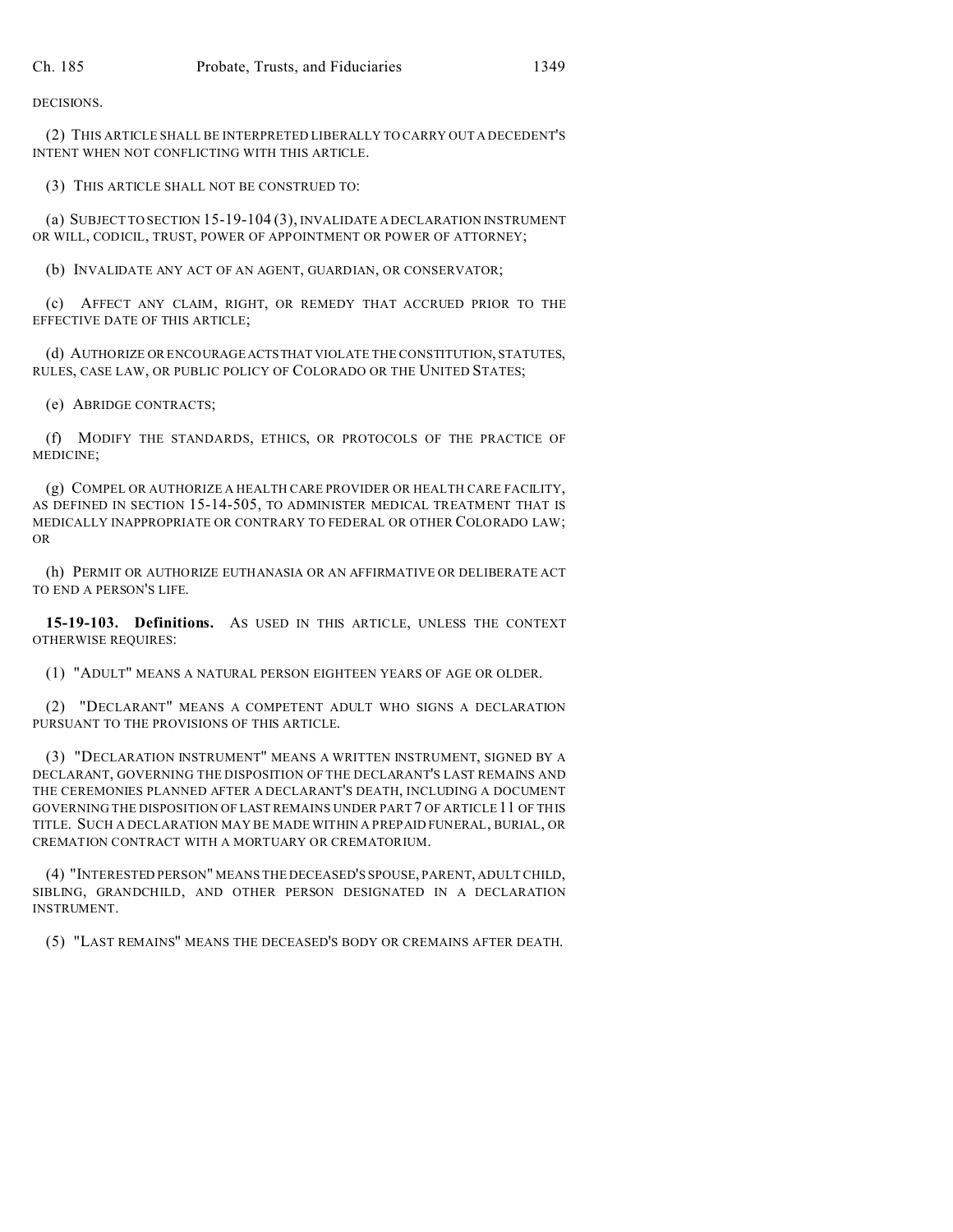(6) "REASONABLE UNDER THE CIRCUMSTANCES", APPLIED TO THE DECLARANT'S INSTRUCTIONS, MEANS APPROPRIATE IN RELATION TO THE DECLARANT'S FINANCES, CULTURAL OR FAMILY CUSTOMS, AND RELIGIOUS OR SPIRITUAL BELIEFS. "REASONABLE UNDER THE CIRCUMSTANCES" IMPLIES CONSIDERATION OF FACTORS THAT INCLUDE, BUT ARE NOT LIMITED TO, A PREPAID FUNERAL, BURIAL, OR CREMATION PLAN OF THE DECLARANT; THE SIZE OF THE DECLARANT'S ESTATE; THE DECLARANT'S CULTURAL OR FAMILY CUSTOMS; THE DECLARANT'S RELIGIOUS OR SPIRITUAL BELIEFS; AND THE KNOWN ORREASONABLY ASCERTAINABLE CREDITORS OF THE DECLARANT.

(7) (a) "THIRD PARTY" MEANS A PERSON:

(I) WHO IS REQUESTED BY A DECLARATION INSTRUMENT TO ACT IN GOOD FAITH IN RELIANCE UPON SUCH INSTRUMENT;

(II) WHO IS ASKED TO DISPOSE OF LAST REMAINS BY THE PERSON WITH PRIORITY TO DISPOSE OF THE DECEDENT'S LAST REMAINS UNDER SECTION 15-19-106; OR

(III) WHO IS DELEGATED DISCRETION OVER CEREMONIAL OR DISPOSITIONAL ARRANGEMENTS IN A DECLARATION INSTRUMENT.

(b) "THIRD PARTY" INCLUDES, BUT IS NOT LIMITED TO, A FUNERAL DIRECTOR, MORTICIAN, MORTUARY, CREMATORIUM, OR CEMETERY.

(8) "UNREASONABLE" MEANS AN ACT THAT IS CLEARLY UNREASONABLE PURSUANT TO THE DEFINITION OF "REASONABLE UNDER THE CIRCUMSTANCES" UNDER SUBSECTION (6) OF THIS SECTION.

**15-19-104. Declaration of disposition of last remains.** (1) THE DECLARANT MAY SPECIFY, IN A DECLARATION INSTRUMENT, ANY ONE OR MORE OF THE FOLLOWING:

(a) THE DISPOSITION TO BE MADE OF THE DECLARANT'S LAST REMAINS;

(b) WHO MAY DIRECT THE DISPOSITION OF THE DECLARANT'S LAST REMAINS;

(c) THE CEREMONIAL ARRANGEMENTS TO BE PERFORMED AFTER THE DECLARANT'S DEATH;

(d) WHO MAY DIRECT THE CEREMONIAL ARRANGEMENTS AFTER THE DECLARANT'S DEATH;

(e) THE RIGHTS, LIMITATIONS, IMMUNITIES, AND OTHER TERMS OF THIRD PARTIES DEALING WITH THE DECLARATION INSTRUMENT.

(2) A THIRD PARTY SEEKING TO FULFILL A DECLARANT'S INTENT REGARDING DISPOSITION OF LAST REMAINS OR CEREMONIAL ARRANGEMENTS MAY DISREGARD SUCH INTENT IF SUCH INTENT IS UNREASONABLE UNDER THE CIRCUMSTANCES.

(3) (a) THE PROVISIONS OF THE MOST RECENT DECLARATION INSTRUMENT SHALL CONTROL OVER ANY OTHER DOCUMENT REGARDING THE DISPOSITION OF THE LAST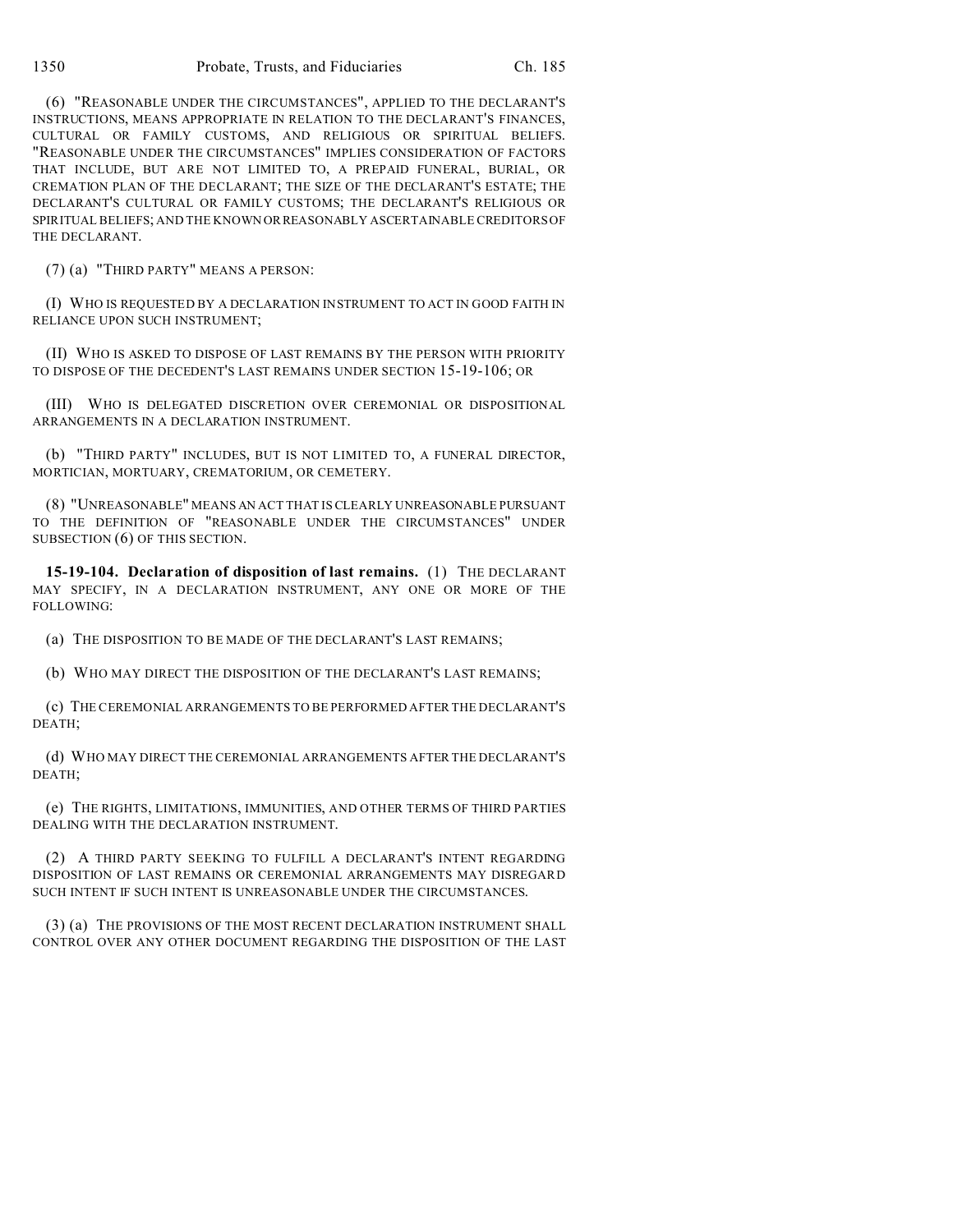REMAINS.

(b) THIS ARTICLE SHALL GOVERN ALL CURRENT AND PRIOR DECLARATION INSTRUMENTS.

(c) IF ARTICLE 54 OF TITLE 12, C.R.S., CONFLICTS WITH THIS ARTICLE, THIS ARTICLE SHALL GOVERN.

(4) THIS ARTICLE SHALL APPLY TO DECLARATION INSTRUMENTS EXECUTED OR EXERCISED IN COLORADO AND TO DECLARATION INSTRUMENTS SIGNED OREXERCISED BY A PERSON WHO IS A RESIDENT OF COLORADO WHEN SUCH INSTRUMENT IS SIGNED OR EXERCISED.

(5) A DECLARATION INSTRUMENT MAY BE ACKNOWLEDGED, BUT LACK OF ACKNOWLEDGMENT SHALL NOT RENDER THE DECLARATION INEFFECTIVE.

**15-19-105. Reliance - declaration instruments.** (1) (a) A THIRD PARTY WHO ACTS IN GOOD-FAITH RELIANCE ON A DECLARATION INSTRUMENT THAT IS LEGALLY EXECUTED SHALL NOT BE SUBJECT TO CIVIL LIABILITY TO ANY GREATER EXTENT THAN IF THE THIRD PARTY WERE DEALING DIRECTLY WITH THE DECLARANT AS A FULLY COMPETENT AND LIVING PERSON. SUCH THIRD PARTY SHALL NOT BE SUBJECT TO CRIMINAL LIABILITY OR REGULATORY SANCTION FOR SUCH RELIANCE.

(b) (I) A THIRD PARTY WHO DEALS WITH A DECLARATION INSTRUMENT MAY PRESUME, IN THE ABSENCE OF ACTUAL KNOWLEDGE TO THE CONTRARY:

(A) THAT THE DECLARATION INSTRUMENT WAS VALIDLY EXECUTED; AND

(B) THAT THE DECLARANT WAS COMPETENT AT THE TIME THE INSTRUMENT WAS EXECUTED.

(II) A THIRD PARTY WHO REASONABLY RELIES ON A DECLARATION INSTRUMENT SHALL NOT BE CIVILLY OR CRIMINALLY LIABLE FOR THE PROPER APPLICATION OF PROPERTY DELIVERED OR SURRENDERED TO COMPLY WITH THE DECLARANT'S INSTRUCTIONS IN THE DECLARATION INSTRUMENT.

(2) THE DIRECTIONS OF A DECLARANT EXPRESSED IN A DECLARATION INSTRUMENT SHALL BE BINDING ON ALL PERSONS AS IF THE DECLARANT WERE ALIVE AND COMPETENT.

(3) A THIRD PARTY WHO HAS REASONABLE CAUSE TO QUESTION THE AUTHENTICITY OR VALIDITY OF A DECLARATION INSTRUMENT MAY PROMPTLY AND REASONABLY SEEK ADDITIONAL INFORMATION FROM THE PERSON PROFFERING SUCH DECLARATION OR FROM OTHER INVOLVED PERSONS. A THIRD PARTY MAY REQUIRE EXHIBITION OF THE ORIGINAL DECLARATION INSTRUMENT OR A NOTARIZED COPY.

**15-19-106. Right to dispose of remains.** (1) THE RIGHT TO CONTROL DISPOSITION OF THE LAST REMAINS OR CEREMONIAL ARRANGEMENTS OF A DECEDENT VESTS IN AND DEVOLVES UPON THE FOLLOWING PERSONS, AT THE TIME OF THE DECEDENT'S DEATH, IN THE FOLLOWING ORDER: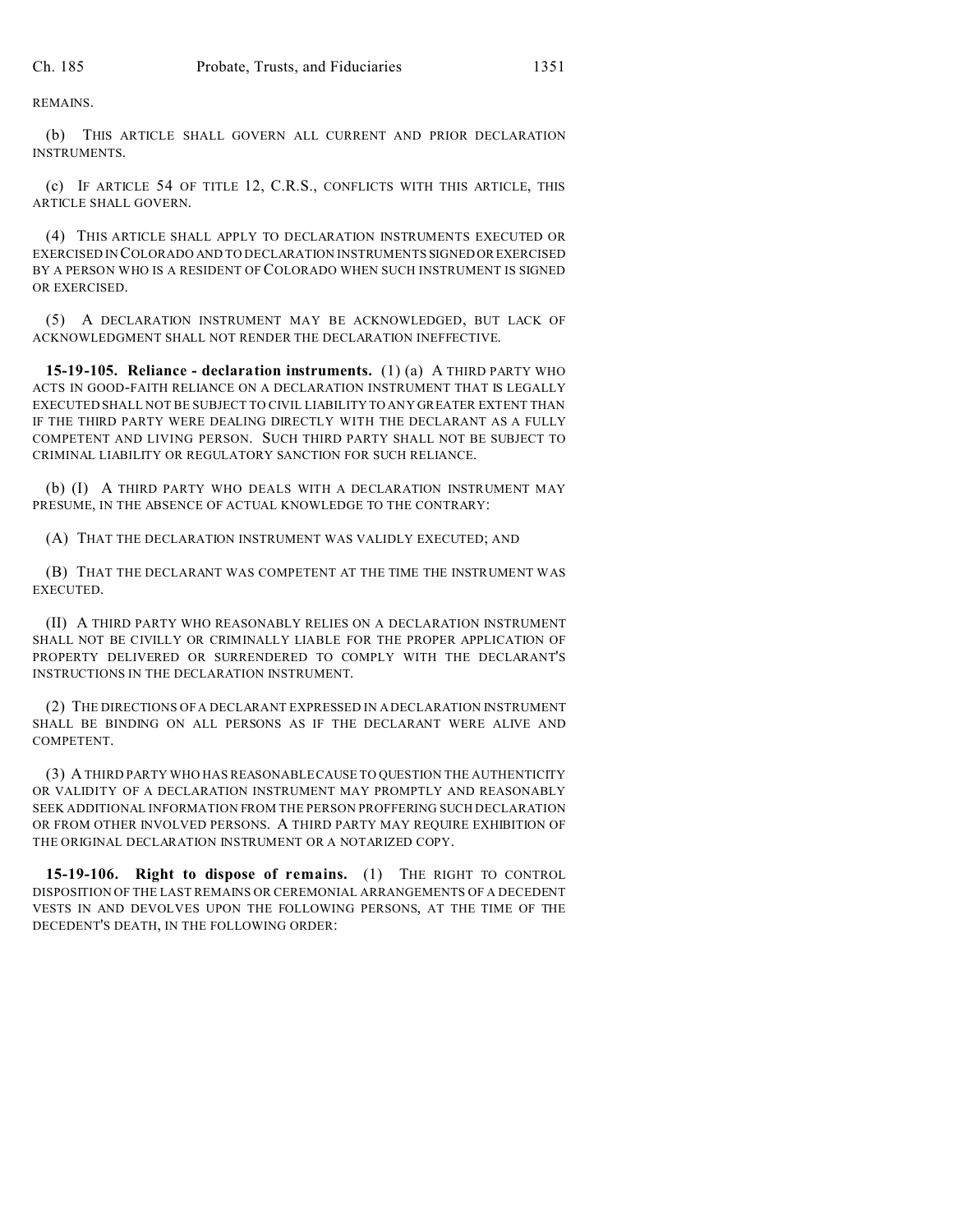(a) THE DECEDENT IF ACTING THROUGH A DECLARATION INSTRUMENT;

(b) (I) EITHER THE APPOINTED PERSONAL REPRESENTATIVE OR SPECIAL ADMINISTRATOR OF THE DECEDENT'S ESTATE IF SUCH PERSON HAS BEEN APPOINTED; OR

(II) THE NOMINEE FOR APPOINTMENT AS PERSONAL REPRESENTATIVE UNDER THE DECEDENT'S WILL IF A PERSONAL REPRESENTATIVE OR SPECIAL ADMINISTRATOR HAS NOT BEEN APPOINTED;

(c) THE SURVIVING SPOUSE OF THE DECEDENT, IF NOT LEGALLY SEPARATED FROM THE DECEDENT;

(d) A MAJORITY OF THE SURVIVING ADULT CHILDREN OF THE DECEDENT WHOSE WHEREABOUTS ARE REASONABLY ASCERTAINABLE;

(e) THE SURVIVING PARENTS OR LEGAL GUARDIANS OF THE DECEDENT WHOSE WHEREABOUTS ARE REASONABLY ASCERTAINABLE;

(f) A MAJORITY OF THE SURVIVING ADULT SIBLINGS OF THE DECEDENT WHOSE WHEREABOUTS ARE REASONABLY ASCERTAINABLE;

(g) THE PUBLIC ADMINISTRATOR RESPONSIBLE FOR THE DECEDENT'S ESTATE.

(2) TO EXERCISE THE RIGHT TO CONTROL FINAL DISPOSITION PURSUANT TO PARAGRAPH (e) OF SUBSECTION (1) OF THIS SECTION, THE MAJORITY OF PARENTS AND GUARDIANS SHALL ACT IN WRITING.

(3) IF THE ASSENT OF MULTIPLE PERSONS UNDER PARAGRAPHS (d), (e), OR (f) OF SUBSECTION (1) OF THIS SECTION CANNOT BE OBTAINED, A FINAL JUDGMENT OF THE PROBATE COURT OF THE COUNTY OF THE DECEDENT'S RESIDENCE SHALL BE REQUIRED TO EXERCISE THE RIGHT TO CONTROL FINAL DISPOSITION. SUCH FINAL JUDGEMENT SHALL BE CONSISTENT WITH THE DECEDENT'S LAST WISHES TO THE EXTENT THEY ARE REASONABLE UNDER THE CIRCUMSTANCES.

**15-19-107. Declaration of disposition of last remains.** (1) **Form.** THE FOLLOWING STATUTORY DECLARATION OF DISPOSITION OF LAST REMAINS IS LEGALLY SUFFICIENT:

## DECLARATION OF DISPOSITION OF LAST REMAINS

I, SEING OF DECLARANT), BEING OF SOUND MIND AND LAWFUL AGE, HEREBY REVOKE ALL PRIOR DECLARATIONS, WILLS, CODICILS, TRUSTS, POWERS OF APPOINTMENT, AND POWERS OF ATTORNEY REGARDING THE DISPOSITION OF MY LAST REMAINS, AND I DECLARE AND DIRECT THAT AFTER MY DEATH THE FOLLOWING PROVISIONS BE TAKEN:

1. IF PERMITTED BY LAW, MY BODY SHALL BE (INITIAL ONE CHOICE):

\_\_\_\_\_\_\_\_\_\_\_\_\_\_\_\_\_\_\_\_\_\_\_\_\_\_\_\_\_\_\_\_\_\_\_\_\_\_\_\_\_\_\_\_\_\_\_\_\_\_\_\_\_\_\_\_.

BURIED. I DIRECT THAT MY BODY BE BURIED AT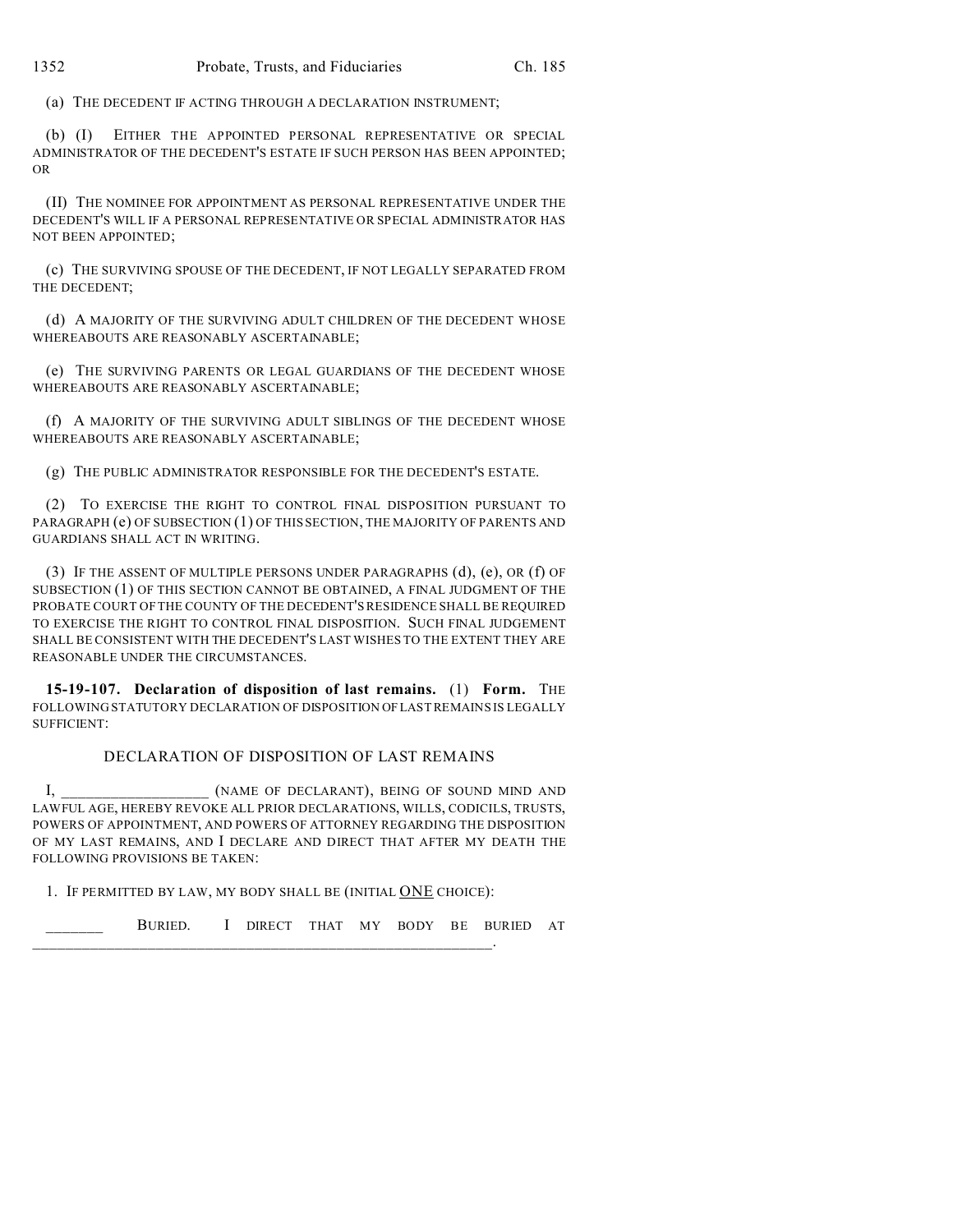CREMATED. I DIRECT THAT MY CREMATED REMAINS BE DISPOSED OF AS FOLLOWS:  $\_$  , and the set of the set of the set of the set of the set of the set of the set of the set of the set of the set of the set of the set of the set of the set of the set of the set of the set of the set of the set of th \_\_\_\_\_\_\_\_\_\_\_\_\_\_\_\_\_\_\_\_\_\_\_\_\_\_\_\_\_\_\_\_\_\_\_\_\_\_\_\_\_\_\_\_\_\_\_\_\_. \_\_\_\_\_\_\_ ENTOMBED. I DIRECT THAT MY BODY BE ENTOMBED AT

\_\_\_\_\_\_\_\_\_\_\_\_\_\_\_\_\_\_\_\_\_\_\_\_\_\_\_\_\_\_\_\_\_\_\_\_\_\_\_\_\_\_\_\_\_\_\_\_\_\_\_\_\_\_\_\_\_\_\_\_\_\_\_\_

\_\_\_\_\_\_\_\_\_\_\_\_\_\_\_\_\_\_\_\_\_\_\_\_\_\_\_\_\_\_\_\_\_\_\_\_\_\_\_\_\_\_\_\_\_\_\_\_\_\_\_\_\_\_\_\_\_\_\_\_\_\_\_\_ \_\_\_\_\_\_\_\_\_\_\_\_\_\_\_\_\_\_\_\_\_\_\_\_\_\_\_\_\_\_\_\_\_\_\_\_\_\_\_\_\_\_\_\_\_\_\_\_\_\_\_\_\_\_\_\_\_\_\_\_\_\_\_\_  $\_$  , and the set of the set of the set of the set of the set of the set of the set of the set of the set of the set of the set of the set of the set of the set of the set of the set of the set of the set of the set of th

 $\mathcal{L}_\text{max} = \mathcal{L}_\text{max} = \mathcal{L}_\text{max} = \mathcal{L}_\text{max} = \mathcal{L}_\text{max} = \mathcal{L}_\text{max} = \mathcal{L}_\text{max} = \mathcal{L}_\text{max} = \mathcal{L}_\text{max} = \mathcal{L}_\text{max} = \mathcal{L}_\text{max} = \mathcal{L}_\text{max} = \mathcal{L}_\text{max} = \mathcal{L}_\text{max} = \mathcal{L}_\text{max} = \mathcal{L}_\text{max} = \mathcal{L}_\text{max} = \mathcal{L}_\text{max} = \mathcal{$ 

 $\mathcal{L}=\{1,2,3,4,5\}$ 

\_\_\_\_\_\_\_ OTHER. I DIRECT THAT MY BODY BE DISPOSED OF AS FOLLOWS:

\_\_\_\_\_\_\_ DISPOSED OF AS \_\_\_\_\_\_\_\_\_\_\_\_\_\_\_\_\_\_\_\_\_\_\_\_ (NAME OF DESIGNEE) SHALL DECIDE IN WRITING. IF \_\_\_\_\_\_\_\_\_\_\_\_\_\_\_\_\_\_\_\_\_\_\_\_\_\_\_\_\_\_\_\_\_\_ IS UNWILLING OR UNABLE TO ACT, I NOMINATE \_\_\_\_\_\_\_\_\_\_\_\_\_\_\_\_\_\_\_\_\_\_\_\_ AS MY ALTERNATE DESIGNEE.

2. I REQUEST THAT THE FOLLOWING CEREMONIAL ARRANGEMENTS BE MADE (INITIAL DESIRED CHOICE OR CHOICES):

I REQUEST  $(NAME OF DESIGNEE)$ MAKE ALL ARRANGEMENTS FOR ANY CEREMONIES, CONSISTENT WITH MY DIRECTIONS SET FORTH IN THIS DECLARATION. IF \_\_\_\_\_\_\_\_\_\_\_\_\_\_\_\_\_\_\_\_\_\_\_\_ IS UNWILLING OR UNABLE TO ACT, I NOMINATE \_\_\_\_\_\_\_\_\_\_\_\_\_\_\_\_\_\_\_\_\_\_ AS MY ALTERNATE DESIGNEE.

FUNERAL. I REQUEST THE FOLLOWING ARRANGEMENTS FOR MY FUNERAL:\_\_\_\_\_\_\_\_\_\_\_\_\_\_\_\_\_\_\_\_\_\_\_\_\_\_\_\_\_\_\_\_\_\_\_\_\_\_\_\_\_\_\_\_.

MEMORIAL SERVICE. I REQUEST THE FOLLOWING ARRANGEMENTS FOR MY MEMORIAL SERVICE: \_\_\_\_\_\_\_\_\_\_\_\_\_\_\_\_\_\_\_\_\_\_\_\_\_\_\_\_\_\_\_\_\_\_\_\_\_\_\_\_\_\_\_\_\_\_\_\_\_\_\_\_\_\_\_\_\_\_\_\_\_\_\_\_

\_\_\_\_\_\_\_\_\_\_\_\_\_\_\_\_\_\_\_\_\_\_\_\_\_\_\_\_\_\_\_\_\_\_\_\_\_\_\_\_\_\_\_\_\_\_\_\_\_\_.

 $\mathcal{L}_\mathcal{L} = \mathcal{L}_\mathcal{L} = \mathcal{L}_\mathcal{L} = \mathcal{L}_\mathcal{L} = \mathcal{L}_\mathcal{L} = \mathcal{L}_\mathcal{L} = \mathcal{L}_\mathcal{L} = \mathcal{L}_\mathcal{L} = \mathcal{L}_\mathcal{L} = \mathcal{L}_\mathcal{L} = \mathcal{L}_\mathcal{L} = \mathcal{L}_\mathcal{L} = \mathcal{L}_\mathcal{L} = \mathcal{L}_\mathcal{L} = \mathcal{L}_\mathcal{L} = \mathcal{L}_\mathcal{L} = \mathcal{L}_\mathcal{L}$ 

3. SPECIAL INSTRUCTIONS. IN ADDITION TO THE INSTRUCTIONS ABOVE, I REQUEST (ON THE FOLLOWING LINES YOU MAY MAKE SPECIAL REQUESTS REGARDING CEREMONIES OR LACK OF CEREMONIES):

\_\_\_\_\_\_\_\_\_\_\_\_\_\_\_\_\_\_\_\_\_\_\_\_\_\_\_\_\_\_\_\_\_\_\_\_\_\_\_\_\_\_\_\_\_\_\_\_\_\_\_\_\_\_\_\_\_\_\_\_\_\_\_\_ \_\_\_\_\_\_\_\_\_\_\_\_\_\_\_\_\_\_\_\_\_\_\_\_\_\_\_\_\_\_\_\_\_\_\_\_\_\_\_\_\_\_\_\_\_\_\_\_\_\_\_\_\_\_\_\_\_\_\_\_\_\_\_\_

NOTE: THOSE PERSONS OR ENTITIES ASKED TO CARRY OUT A DECLARANT'S INTENT REGARDING DISPOSITION OF LAST REMAINS AND CEREMONIAL ARRANGEMENTS NEED DO SO ONLY IF THE DECLARANT'S INTENT IS REASONABLEUNDER THE CIRCUMSTANCES. "REASONABLE UNDER THE CIRCUMSTANCES" MAY TAKE INTO CONSIDERATION FACTORS SUCH AS A KNOWN PREPAID FUNERAL, BURIAL, OR CREMATION PLAN OF THE DECLARANT, THE SIZE OF THE DECLARANT'S ESTATE, CULTURAL OR FAMILY CUSTOMS, THE DECLARANT'S RELIGIOUS OR SPIRITUAL BELIEFS, THE KNOWN OR REASONABLY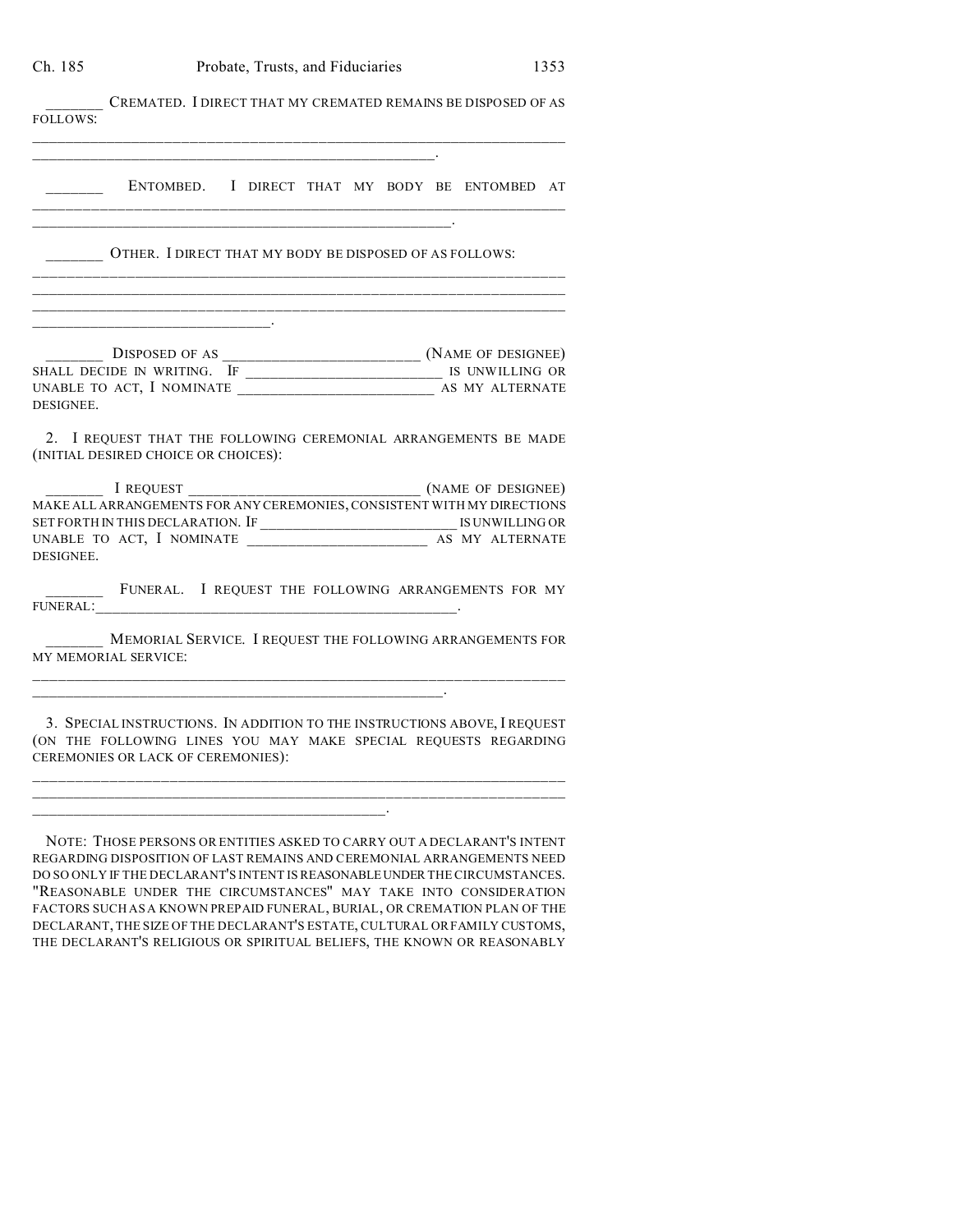ASCERTAINABLE CREDITORS OF THE DECLARANT, AND THE DECLARANT'S FINANCIAL SITUATION PRIOR TO DEATH.

I MAY REVOKE OR AMEND THIS DECLARATION IN WRITING AT ANY TIME. I AGREE THAT A THIRD PARTY WHO RECEIVES A COPY OF THIS DECLARATION MAY ACT ACCORDING TO IT. REVOCATION OF THIS DECLARATION IS NOT EFFECTIVE AS TO A THIRD PARTY UNTIL THE THIRD PARTY LEARNS OF MY REVOCATION. MY ESTATE SHALL INDEMNIFY ANY THIRD PARTY FOR COSTS INCURRED AS A RESULT OF CLAIMS THAT ARISE AGAINST THE THIRD PARTY BECAUSE OF GOOD-FAITH RELIANCE ON THIS DECLARATION.

I EXECUTE THIS DECLARATION AS MY FREE AND VOLUNTARY ACT, ON

 $\overline{\phantom{a}}$  ,  $\overline{\phantom{a}}$  ,  $\overline{\phantom{a}}$  ,  $\overline{\phantom{a}}$  ,  $\overline{\phantom{a}}$  ,  $\overline{\phantom{a}}$  ,  $\overline{\phantom{a}}$  ,  $\overline{\phantom{a}}$  ,  $\overline{\phantom{a}}$  ,  $\overline{\phantom{a}}$  ,  $\overline{\phantom{a}}$  ,  $\overline{\phantom{a}}$  ,  $\overline{\phantom{a}}$  ,  $\overline{\phantom{a}}$  ,  $\overline{\phantom{a}}$  ,  $\overline{\phantom{a}}$ 

 $A$   $\Delta$ NV NEEDED ORGANS/TISSUES

#### \_\_\_\_\_\_\_\_\_\_\_\_\_\_\_\_\_\_\_\_\_\_\_\_\_\_\_ (DECLARANT)

THE FOLLOWING SECTION REGARDING ORGAN AND TISSUE DONATION IS OPTIONAL. TO MAKE A DONATION, INITIAL THE OPTION YOU SELECT AND SIGN BELOW.

IN THE HOPE THAT I MIGHT HELP OTHERS, I HEREBY MAKE AN ANATOMICAL GIFT, TO BE EFFECTIVE UPON MY DEATH, OF:

| $\mathbf{I}$ | THAT NEEDED ORGANS TISSUES       |          |                          |
|--------------|----------------------------------|----------|--------------------------|
|              | B. THE FOLLOWING ORGANS/TISSUES: |          |                          |
|              |                                  |          |                          |
|              |                                  |          |                          |
|              | NOTARIZATION OPTIONAL:           |          |                          |
|              | <b>STATE OF COLORADO</b>         |          |                          |
|              |                                  | $\}$ SS. |                          |
|              | COUNTY OF                        |          |                          |
|              | ACKNOWLEDGED BEFORE ME BY        |          | . MY COMMISSION EXPIRES: |
|              |                                  |          |                          |

[SEAL]

\_\_\_\_\_\_\_\_\_\_\_\_\_\_\_\_\_\_\_\_\_\_\_\_\_ (NOTARY PUBLIC)

(2) **Requirements.** THE FORM SET FORTH IN SUBSECTION (1) OF THIS SECTION IS NOT EXCLUSIVE, AND A PERSON MAY USE ANOTHER FORM OF DECLARATION INSTRUMENT IF THE WORDING OF THE FORM COMPLIES SUBSTANTIALLY WITH SUBSECTION(1) OF THIS SECTION, THE FORM IS PROPERLY COMPLETED, AND THE FORM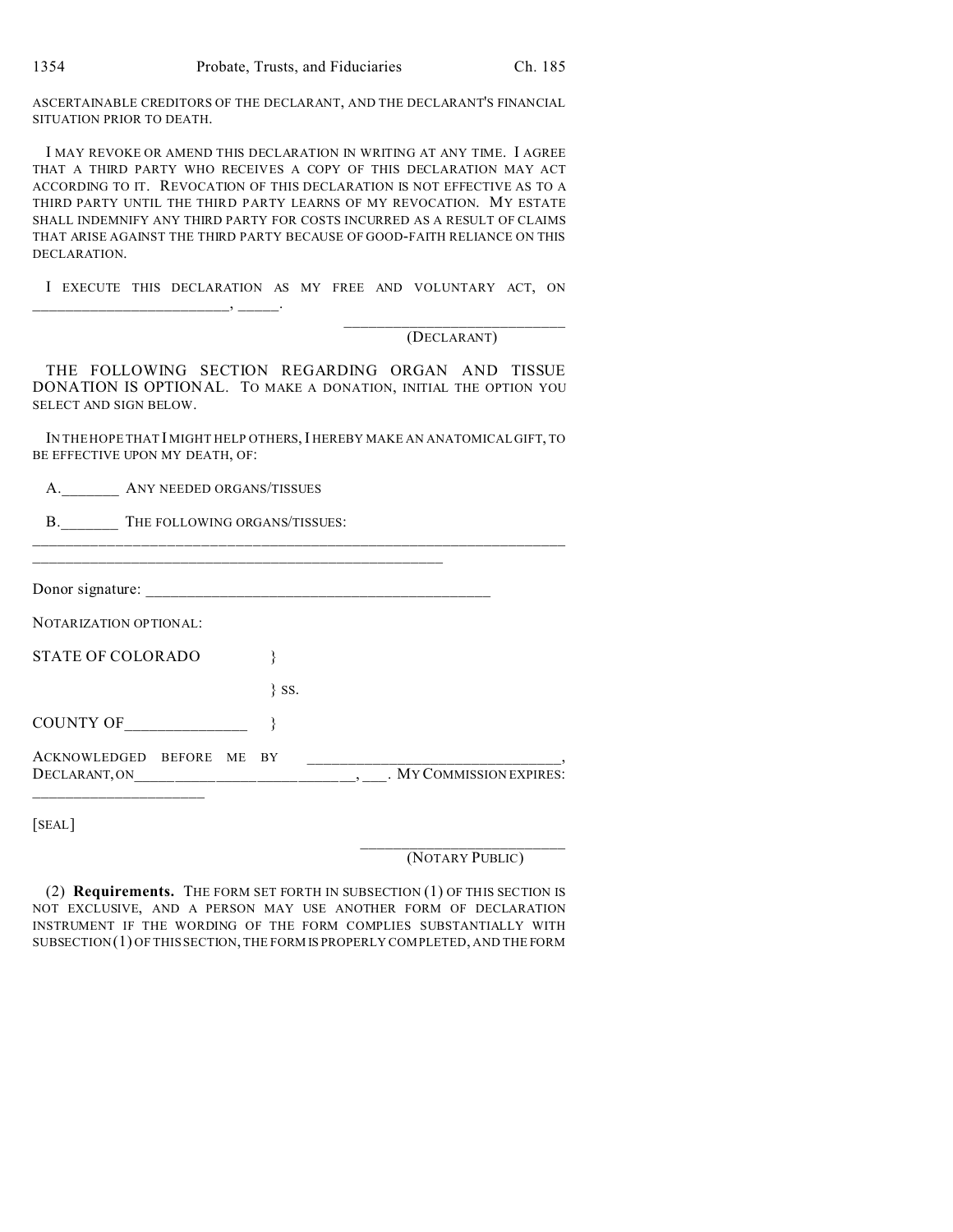IS IN WRITING, DATED, AND SIGNED BY THE DECLARANT. SUCH A DECLARATION MAY BE ACKNOWLEDGED.

(3) A DECLARATION MAY BE REVOKED BY THE DECLARANT IN WRITING OR BY BURNING, TEARING, CANCELING, OBLITERATING, OR DESTROYING THE DECLARATION INSTRUMENT WITH THE INTENT TO REVOKE SUCH INSTRUMENT.

(4) (a) UNLESS OTHERWISE EXPRESSLYPROVIDED IN A DECLARATION INSTRUMENT, A SUBSEQUENT DIVORCE, DISSOLUTION OF MARRIAGE, ANNULMENT OF MARRIAGE, OR LEGAL SEPARATION BETWEEN THE DECLARANT AND SPOUSE AUTOMATICALLY REVOKES A DELEGATION TO THE DECLARANT'S SPOUSE TO DIRECT THE DISPOSITION OF THE DECLARANT'S LAST REMAINS OR CEREMONIES AFTER THE DECLARANT'S DEATH. THIS PARAGRAPH (a) SHALL NOT BE CONSTRUED TO REVOKE THE REMAINING PROVISIONS OF THE DECLARATION INSTRUMENT.

(b) UNLESS OTHERWISE SPECIFIED IN THE DECLARATION INSTRUMENT, IF A DECLARANT REVOKES A DELEGATION TO A PERSON TO DIRECT THE DISPOSITION OF THE DECLARANT'S LAST REMAINS OR CEREMONIES AFTER THE DECLARANT'S DEATH, OR IF SUCH PERSON IS UNABLE OR UNWILLING TO SERVE, THE NOMINATION OF SUCH PERSON SHALL BE INEFFECTIVE AS TO SUCH PERSON. IF AN ALTERNATE DESIGNEE IS NOT NOMINATED BY THE DECLARANT, SECTION 15-19-106 SHALL GOVERN. THIS PARAGRAPH (b) SHALL NOT BE CONSTRUED TO REVOKE THE REMAINING PROVISIONS OF THE DECLARATION INSTRUMENT.

**15-19-108. Interstate effect of declaration.** (1) UNLESS OTHERWISE STATED IN A DECLARATION INSTRUMENT, IT SHALL BE PRESUMED THAT THE DECLARANT INTENDS TO HAVE HIS OR HER DECLARATION INSTRUMENT EXECUTED PURSUANT TO THIS ARTICLE AND RECOGNIZED TO THE FULLEST EXTENT POSSIBLE BY OTHER STATES.

(2) UNLESS OTHERWISE PROVIDED IN THE DECLARATION INSTRUMENT, A DECLARATION INSTRUMENT OR SIMILAR INSTRUMENT EXECUTED IN ANOTHER STATE THAT COMPLIES WITH THE REQUIREMENTS OF THIS ARTICLE MAY, IN GOOD FAITH, BE RELIED UPON BY A THIRD PARTY IN THIS STATE IF AN ACTION REQUESTED BY SUCH DECLARANT DOES NOT VIOLATE ANY LAW OF THE FEDERAL GOVERNMENT, COLORADO, OR A POLITICAL SUBDIVISION.

**SECTION 2.** 15-10-301 (1), Colorado Revised Statutes, is amended BY THE ADDITION OF A NEW PARAGRAPH to read:

**15-10-301. Territorial application.** (1) Except as otherwise provided in this code, this code applies to:

(f) DECLARATION INSTRUMENTS CREATED PURSUANT TO ARTICLE 19 OF THIS TITLE.

**SECTION 3.** 15-12-701, Colorado Revised Statutes, is amended to read:

**15-12-701. Time of accrual of duties and powers.** The duties and powers of a personal representative commence upon his OR HER appointment. The powers of a personal representative relate back in time to give acts by the person appointed which THAT are beneficial to the estate occurring prior to appointment the same effect as those occurring thereafter. Prior to appointment, a person named executor